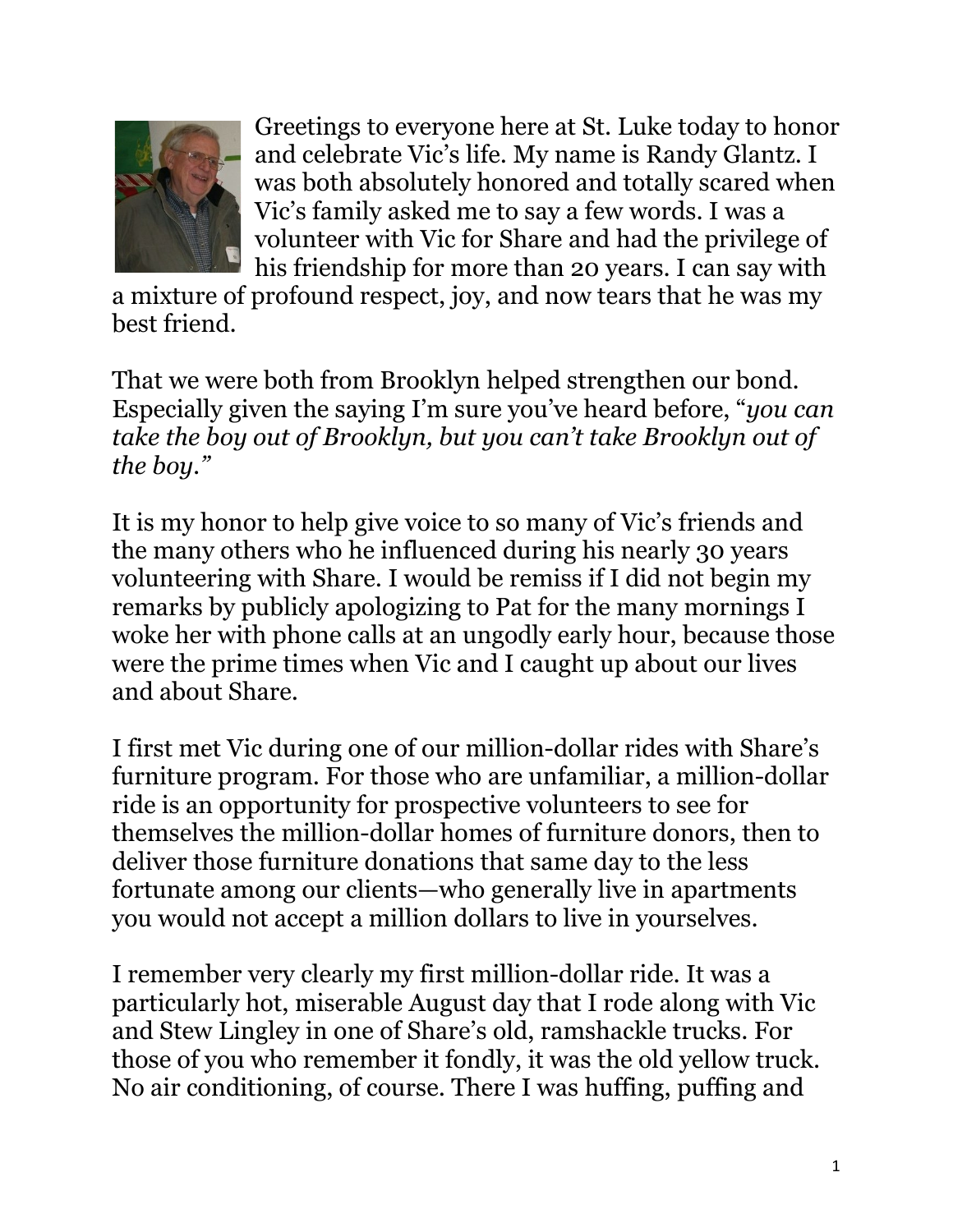sweating, struggling to push and pull sofas and dining room tables up three flights of stairs while navigating narrow hallways and even narrower doorways. And I could not have been happier. The three of us stopped for lunch and as I sat with Vic and Stew in that diner's booth, I realized I had found my happy place.

To this day, my Saturday mornings are meant to be out in a truck with my Share buddies, moving furniture and bringing a little bit of caring and happiness to our clients' lives.

# Now I'm Going to Talk a Little About Vic's Influence on Share

It took several phone calls this past week with some long-time Share volunteers – all of whom are here today – to figure out that Vic has been an active volunteer with Share for nearly 30 years. He was initially recruited to the furniture program and continued moving sofas and tables and chairs well beyond the time when Pat, if she knew about it, would have condoned it. Well, knowing Pat, she knew about it, but she tolerated Vic's continuing to think he was a much younger man well past the time it made sense.

He served two multi-year terms as president of Share. And I know Vic was the face of Share here at St. Luke and in the wider McLean community. He was a tireless champion of our core principle of treating our clients – the working poor and the less fortunate among us – with respect and dignity.

At every board meeting (even over Zoom during the past 18 months), Vic would affirm to us all his firm belief in focusing on meeting the needs of our neighbors.

He also made sure we focused on maintaining trust and giving hope. The Share board is inclined to be conservative with our spending, wanting to be responsible stewards of our donors' money. But Vic's attitude was to spend the money we have to help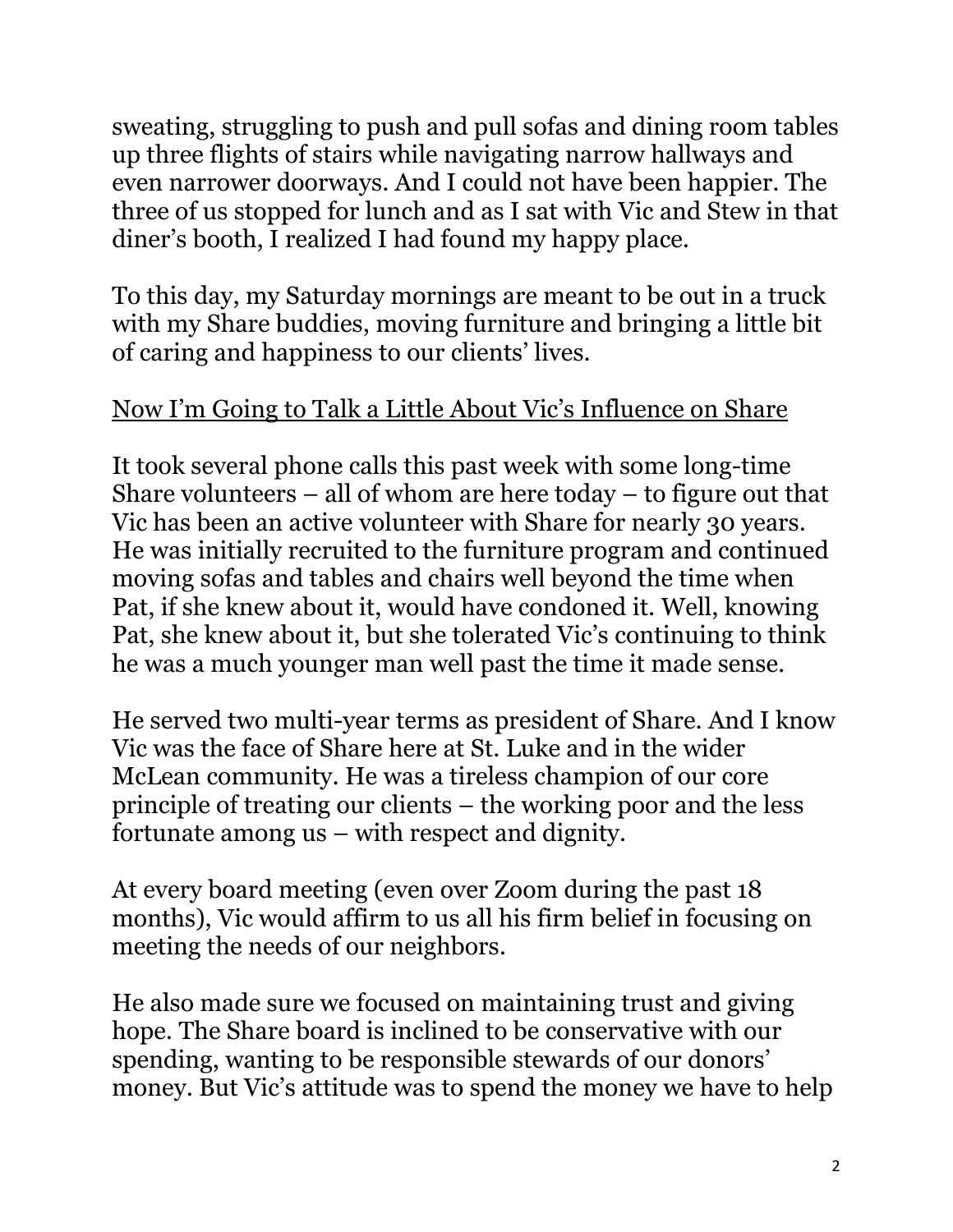those who don't have. He was impatient with that instinct to preserve our funds, and he believed God would provide. And he was never wrong. He brought his faith to the table, demonstrating through his deeds how deeply he cared about every single person we served.

#### Now Let Me Turn to Vic's Influence on Other People

In preparing for today's remarks, I spoke with a half dozen of my fellow volunteers. What struck me was that without fail, every person told me how much Vic cared about working with our clients and how much he cared about bringing out the best in all of us.

The best example of this is also one of the most poignant observations I heard. A volunteer told me that Vic had helped to reshape the way he sees the world around him and how he relates to other people. Can you imagine this? It is amazing to think that one person could have this kind of impact on another—and being Vic, he probably never even realized the profound level of his influence.

Vic was truly a champion of those in need. This is a precept that particularly resonates with my Jewish faith, a core principle of which is "tikkun olam" (tee-KOON oh-LUHM)—the notion of social action and the pursuit of social justice. Vic truly upheld this tenet in his life.

Time and again since his death I have heard how blessed we all were to be witness to, and to learn from, his tireless dedication to the good of others. And how blessed everyone felt to have his staunch friendship.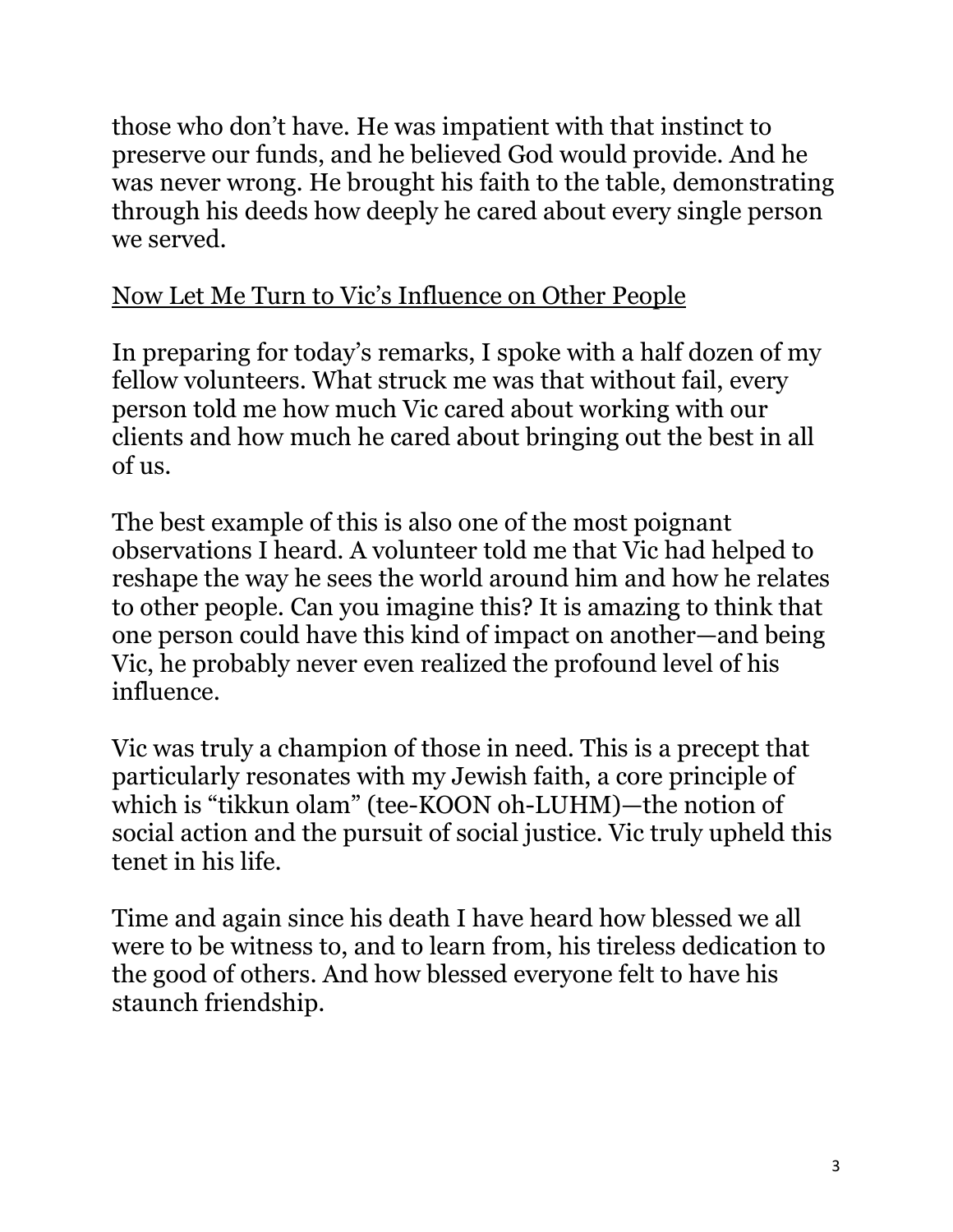# Finally, I Want to Talk About Vic's Influence on Me

Here is one measure of how much both Share and I meant to Vic: On the morning of the very last day of his life, he called from the hospital to find out how the previous evening's board meeting had gone. He particularly wanted to make sure we were being generous with the funds we had available through the kindness and generosity of everyone in this community. And he wanted to make sure my wife knew she had his wholehearted support and love as she grapples with the last days of her mother's life.

From Vic I learned early to treasure the experience of being part of Share. Starting on that sweltering summer day 20 years ago, Vic and I have shared the very profound sense that our closeness to God comes from doing for others. That is the real reason we have been put on this Earth.

And I think that ideal is what brings my fellow Share volunteers together and gives us such a sense of mission. Through our actions, we are doing God's work. And I think I speak for all of us when I say that each time a client thanks us for a bag of groceries or a kitchen table, all we can say is, "*No, thank YOU for letting us serve you*."

Finally, through the years, my own two kids and my two nephews benefited from Vic's influence on me. They have helped deliver furniture and sort food donations. Thanks to this experience, they will always value volunteering as a regular part of their lives.

# No Remembrance of Vic Would be Complete If I Didn't Tell You About Two of His Favorite Sayings

This first one is for all of the furniture volunteers here today, *"An empty furniture truck is a happy truck."*